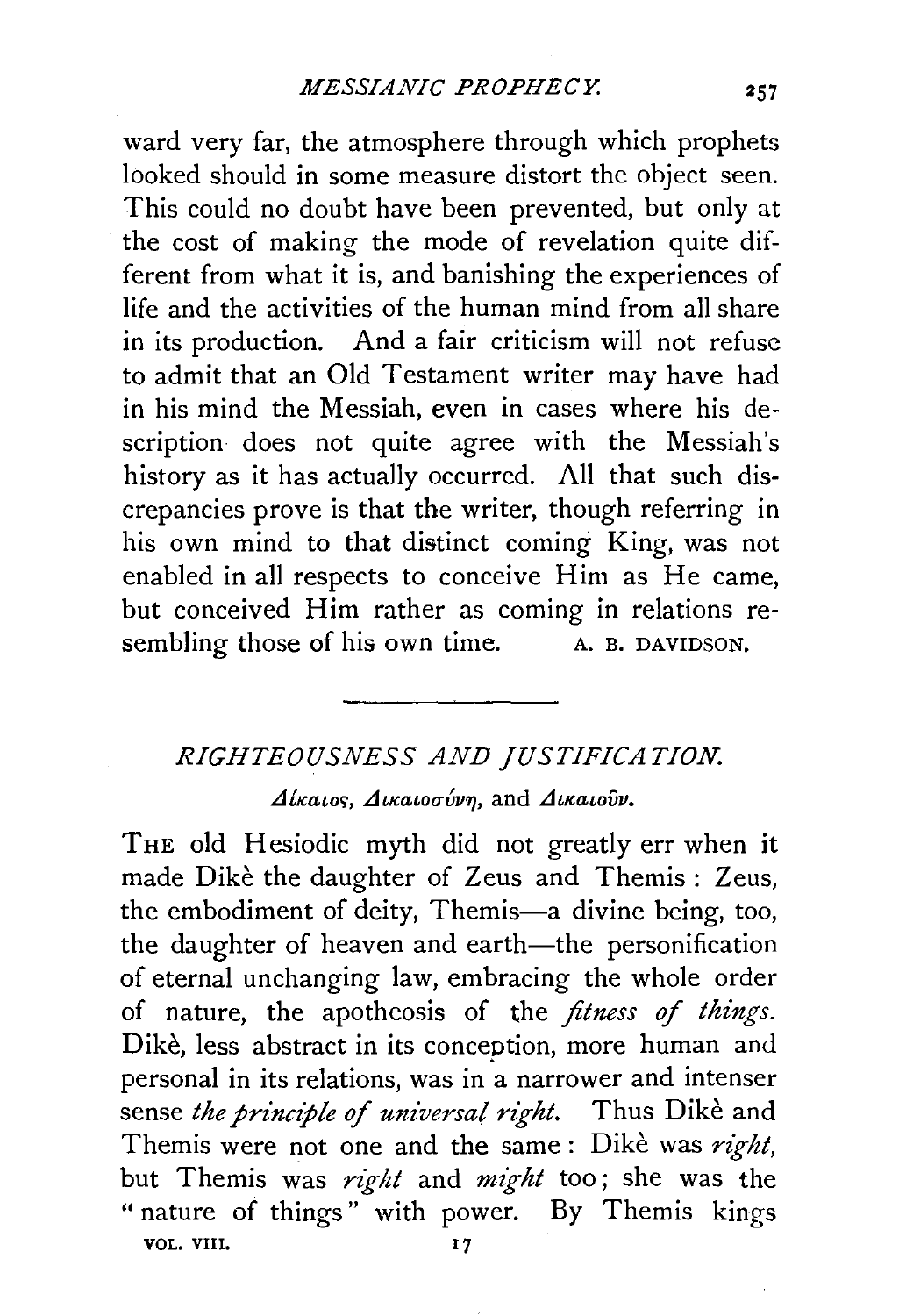governed and subjects obeyed ; Themis it was that brought darkness in the wake of death. When Penelope shed natural tears for her lost Ulysses, when Antigone dared not obey Kreon and leave unburied the body of her brother Polynices, they yielded to the demands of all- powerful Themis, the voice of nature. And so, when the ancients spoke of Dikè as born of Themis, their fable told of the distinction between *natural law*  and *absolute right*. The mother had been a naturepower, the daughter was the moral principle alone. Dikè—a word whose root is akin to, if not identical with, that of  $\delta$ *eukvvvai, to shew*-came as a *revelation* to mortals of the principle on which the deity acted who, through Themis, preserved the harmony of the universe, and who had Dike at his side to attend and counsel him ; and in her person also was set forth that rule of life by which the earth-born might attune themselves to the " music of the spheres."

But though Homer and Hesiod and those who came after them held the gods to be the founders of *right*, they regarded the  $\delta$ *ikatos* (the *righteous man*) not so much in the light of one who imitated as of one who feared the powers above. Zeus was rather the protector than the pattern of *rightness* or *righteousness;*  righteousness was, so to say, an accident, not the essence, of the godhead. Man, after all, was its measure, fixed custom gave the model of right, and the divine furnished no more than a dim and vanishing background. *Avaloov'vn* (right as a personal quality, that is, *righteousness*) was pre-eminently a *social* virtue; and  $\delta$ ika,os described the man who responded to the established claims of the community and at the same time asserted his own, whose motto was *suum cuique*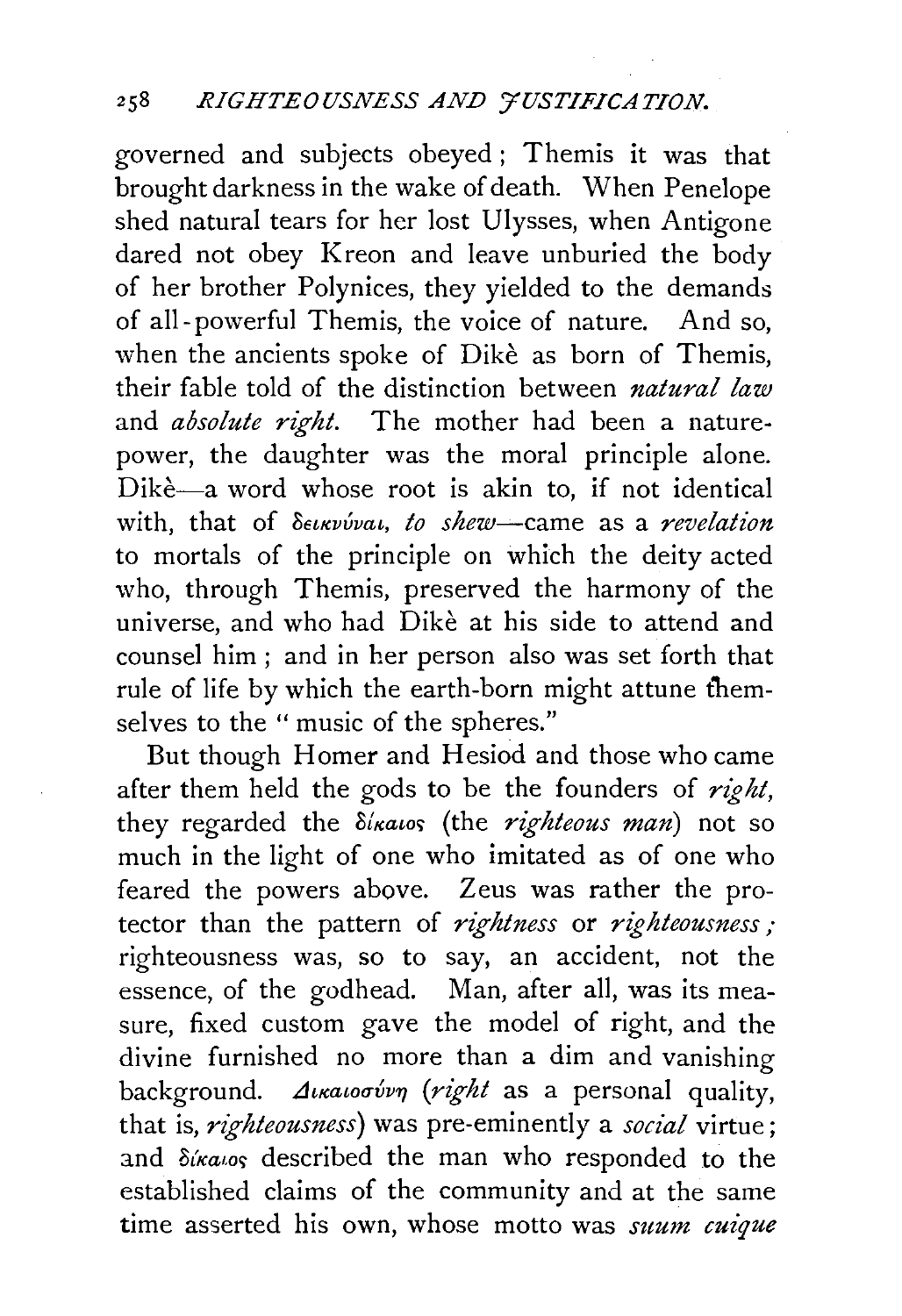for his fellows and for himself. (The frequent sense of  $\delta$ *lkatos*  $\epsilon$ *l* $\mu$ *l*, " I have a right" to do this or that, will support us in including the non-Christian element in the conception.) At a much later date we find the idea of right still regulated by social considerations. The notion which Socrates had was essentially social and political *(cf.* Xen. *Mem.* iv. 4); and even the religious background was not free from a social colouring, as we may gather from Xenophon's phrasing of the accusation against his master: "Socrates offends against right *(dothest)* by not paying respect to those gods *whom the state respects.''* It is true that philosophy here and there gropes after a deeper meaning. Plato, in one place *(Legg.* 4, 716c), sets up deity, and not humanity, as the measure of all things, and speaks of the selfcontrolled man as a friend of God, because he is like  $(\delta\mu_{\alpha\alpha})$  Him, while the man without self-control is unlike God, and *unrighteous* (a<sup>3</sup>unos). But while deity is thus somewhat vaguely made the measure of righteousness, even Plato falls short of the Biblical idea of a *personal relation* to God as the groundwork and aim of being "perfect, even as he is perfect."<sup>1</sup>

In short, for the heathen conception of δικαιοσύνη we may fairly accept Aristotle's definition : "The virtue whose effect is that each and all have what belongs to them, in accordance with the law;" while the effect of dowia, its opposite, is that " they have what belongs to others, *not* in accordance with the law." A notion like this, essentially juridical and social-our "justice" in the ordinary sense-founded on custom and law, written and unwritten, had little practically to do with the gods ; and though there could be an  $\partial \delta x$   $\partial \rho$   $\partial \delta y$ , " un-

<sup>&</sup>lt;sup>*s*</sup> Compare Cremer's *Biblisch-theologisches Wörterbuch* (second edition).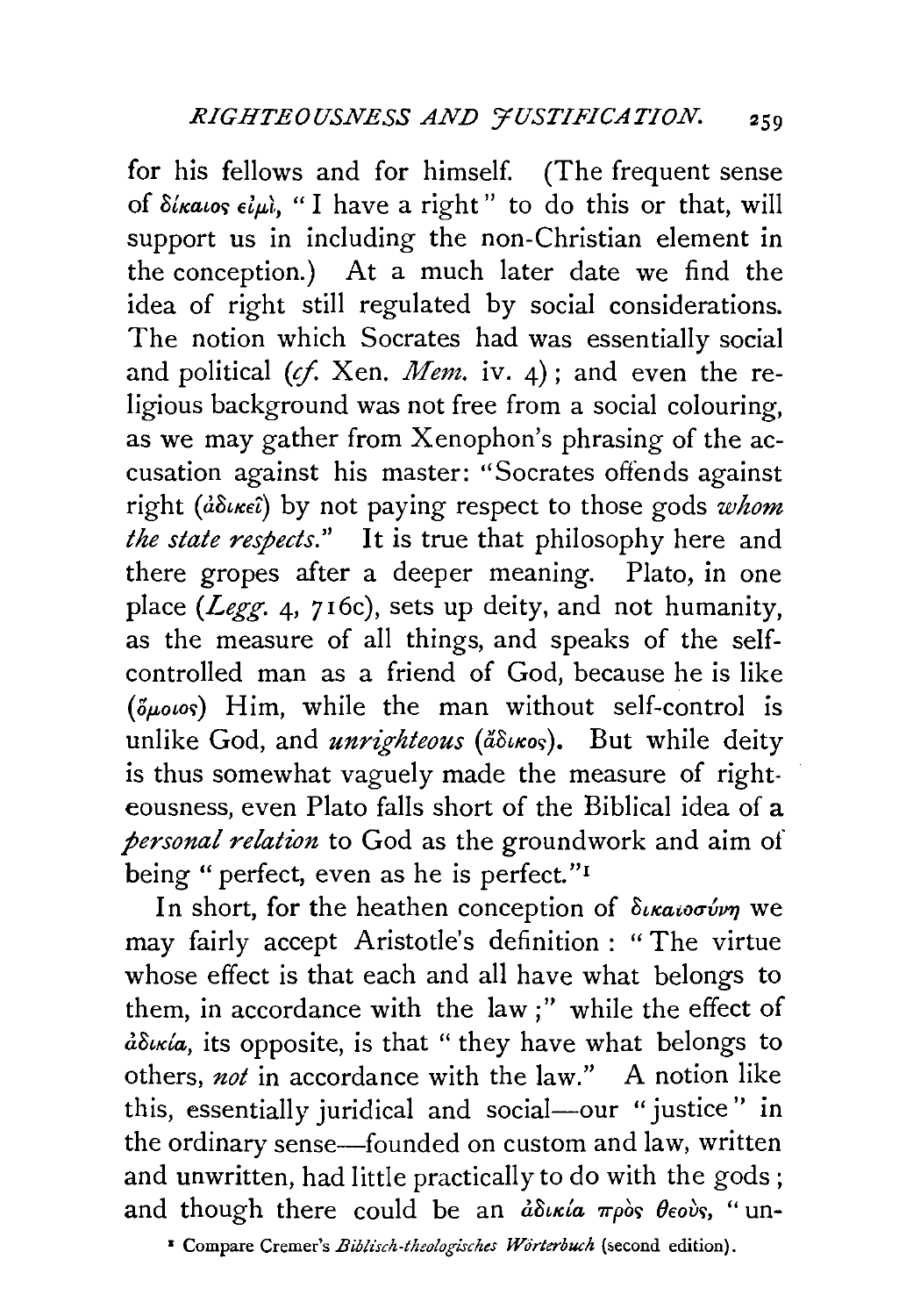righteousness towards the gods," unrighteousness was not, *per se* and in every case, looked upon as an immediate outrage of their authority ; much less did deity furnish the measure of righteousness : least of all did the beginning and end of righteousness lie in· an intimate personal relation with the gods.

But the religious background of the classical  $\delta$ *urato*a-vvn-producing such parallelisms as *0£Ka£oc;* and eva-ef3~c; *(righteous and pious), ἄδικος and δυσσεβής (unrighteous* and *impious*)-paved the way for the deeper meaning of the word in the sacred books. The belief was in the world already that "righteousness," in its narrow sense, had been born· of the gods ; it was felt, though not always or everywhere or with equal distinctness, that " unrighteousness " was an act of irreverence towards Heaven: but, till the "righteousness of God" was revealed, men could not and did not conceive that righteousness, in its widest meaning, was the essence of the Godhead, and the Alpha and Omega of the close relations between God and man.

In the times of the Old Covenant this revelation was only partial ; a "veil " softened the dazzling brightness till the eyes of man, in the fulness of the years, were able to bear '' the light of the knowledge of the glory of God in the face of Jesus Christ." The chosen people, the law, and righteous men whom God had taught " in divers manners," and who had breathed the spirit of the law, were in various degrees the medium of the Old Covenant manifestation of God's righteousness. But, whatever still remained to be revealed, there was no mistake now about God being the standard of righteousness. "Ye shall be holy: for I the Lord your God am holy" (Lev. xix. 2). " Shall mortal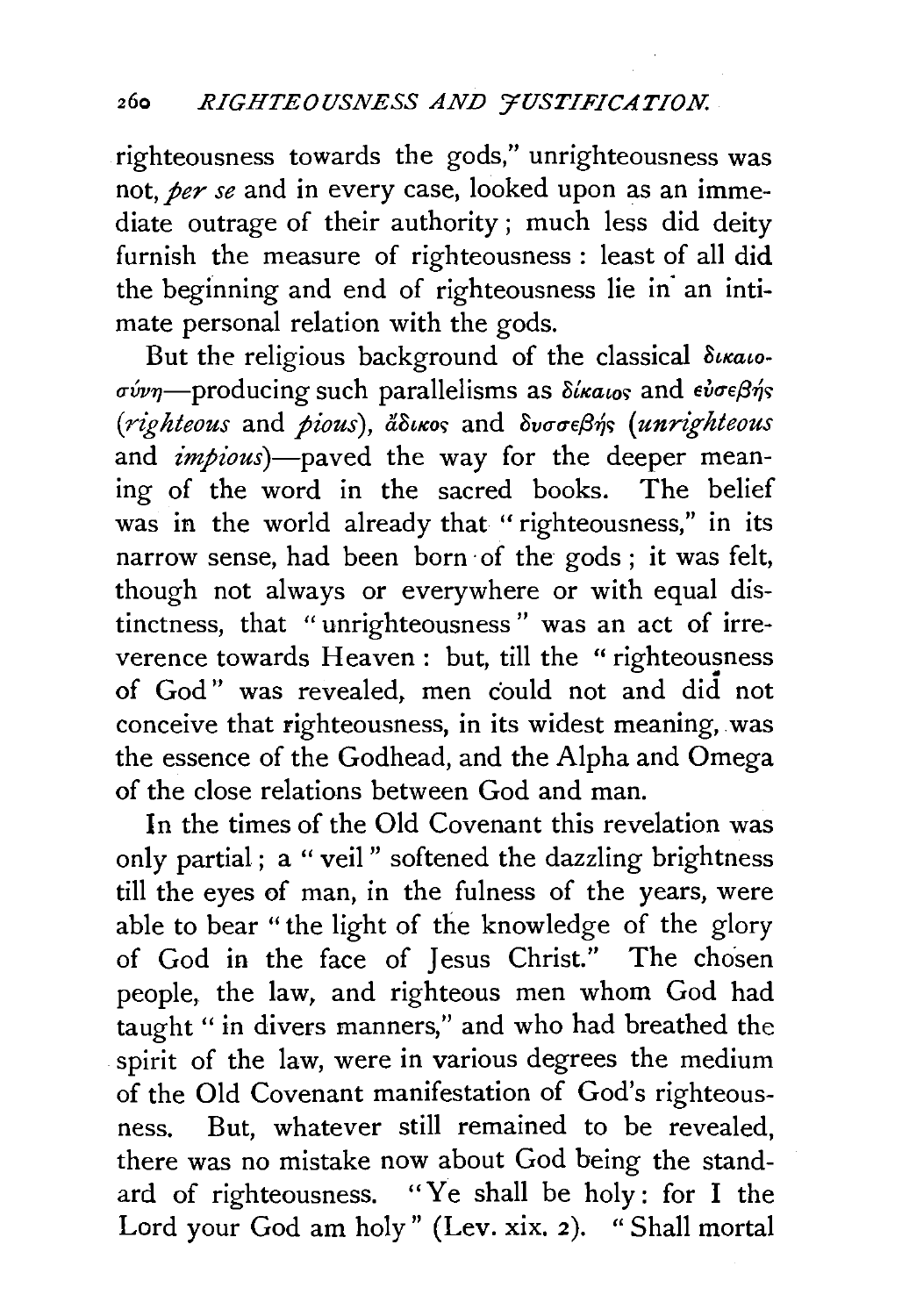man be just before God?" (Job iv. 17.) Even in the common business of daily life the righteousness of *God*  laid its claims upon his people. "Just balances, just weights, a just ephah, and just hin, shall ye give:  $I$ am the Lord your God" (Lev. xix. 36). But the  $\delta$ ikaio- $\sigma$ *ivn* of the Old Testament, while it includes the narrower classical sense, goes infinitely deeper than mere rectitude in social dealings. The profounder meaning of "righteous" in Sacred Literature is the consequence of the antithesis of sin, of the guilt of which Homer, Socrates, Plato, and Aristotle had no adequate idea. God Himself is represented as righteous and holy [" His work is perfect: for all his ways are judgment: a God of truth and without iniquity, *just and right* is he" (Deut. xxxii. 4)], and we have seen from Leviticus xix. 2 how He had determined righteousness and holiness as a relation between Himself and his creatures. But this relation did not exist *in fact* ; sin had entered in, and had ruptured the bond of union between Creator and created. "There is not a just man *(Sixatos)* upon earth, that doeth good, and sinneth not" (Eccles. vii. 20; cf. Rom. iii. 10). While therefore *dixatos* and *oucawu6v"l* as applied to God in the Bible are *absolute,*  as applied to men they are *relative,* not implying *perfect "straightness"* (for such, in all languages probably, is the fundamental sense of the word for *righteoumess),*  but rather a " straight " attitude of mind towards the will of God. The closeness of this conformity and the standard of the δικαιοσύνη would, in the nature of things, depend upon the knowledge of God which was from time to time within the reach of men. But the conformity *in principle* could be there, even in the most primitive ages of revelation. Thus Noah (Gen. vi. 9)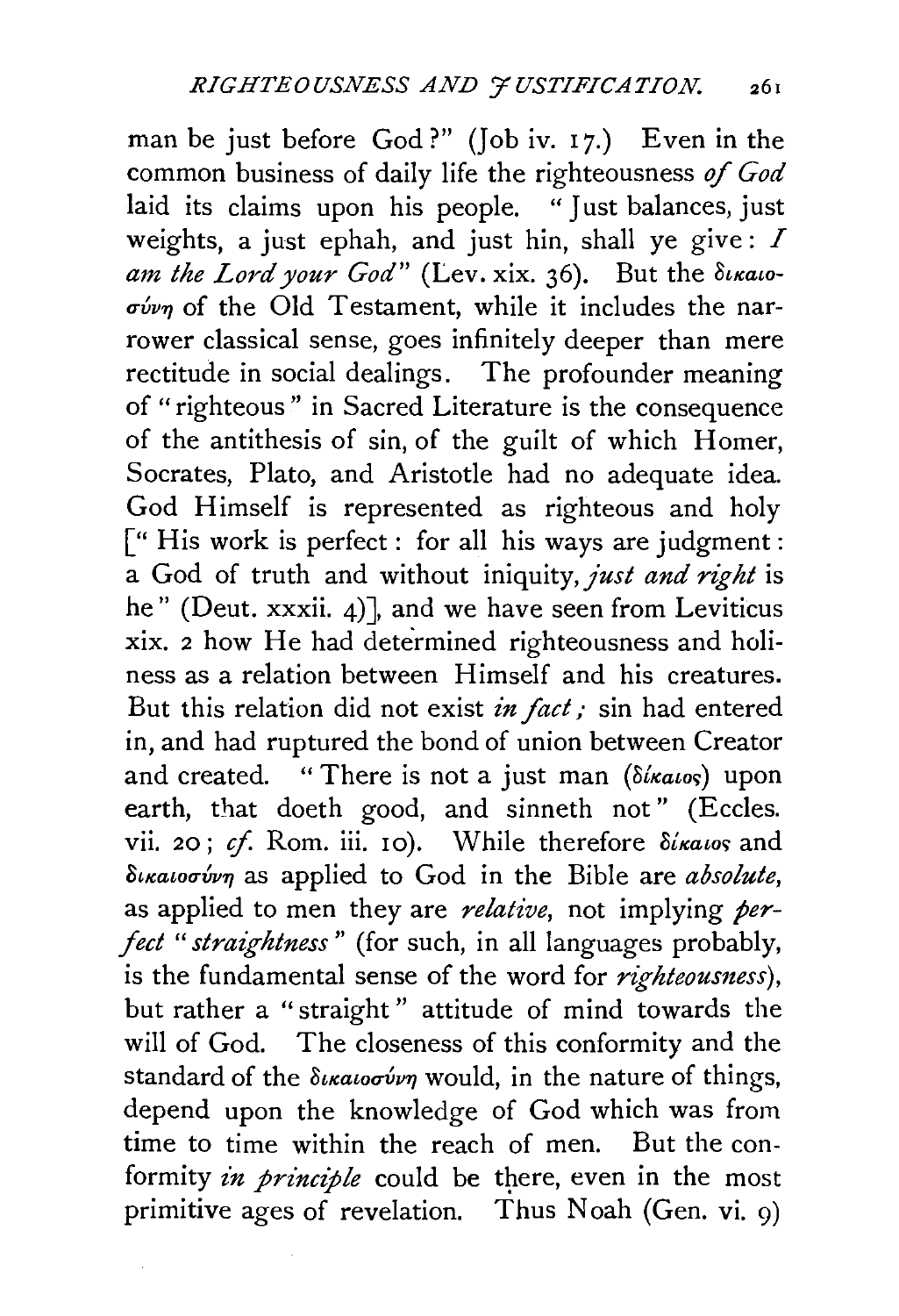was " a *just* man, being perfect in his generation ; and Noah walked with  $(LXX, '$  was well-pleasing to') God." This justness (or righteousness) and perfection were no more absolute than that of Abraham (Gen. xv. 6), whose faith in God was "counted for righteousness." Both Noah and Abraham had by their faith found the normal relation of sympathy and harmony with God's character and claims. They stood in a relation, so to speak, not to *sin,* but to *righteousness,* according to the *principle* to which St. John refers (1 John iii. 7), "He that doeth righteousness is righteous, even as he is righteous." The application in the Old and New Testaments of the word  $\tau \in \lambda \in \{18, 180\}$  are ("full-grown," usually translated "perfect" in our Version) to men striving after what they have not yet attained, has often been the cause of perplexity, and perhaps at times of peril. And therefore it is interesting to notice one special rendering of  $\delta u \alpha u \sigma \acute{\nu} \gamma$  in the LXX., which illustrates the unity of God's plan in both the Jewish and Christian economies. In thirteen places this Version renders the Hebrew words *Tsedek* and *Tsedakah*   $( = \delta u \alpha \omega \sigma \omega \eta,$  "straightness" and "righteousness") by  $\epsilon \to \epsilon$  or  $\epsilon \to \epsilon \to \epsilon$  (="mercy," " compassion," and, at a later time, "almsgiving").<sup>1</sup> For instance, Daniel says to Nebuchadnezzar (Chap. iv. 27, Ver. 24,  $LXX$ .), " Break off thy sins by righteousness (LXX.,  $\epsilon \lambda \epsilon \eta \mu o$ - $\sigma \acute{\nu}$ vaus, benevolent acts), and thine iniquities ( $\acute{a}\delta \nu \kappa /a$ s, acts of unrighteousness) by shewing mercy to the poor;" where, even in the Hebrew, the parallel clauses certainly imply a parallelism of signification in *righteousness* and *mercy.* It was probably a mistake to translate *Tsedek* by anything but  $\delta u \alpha u$  is this

' Compare Girdlestone's "Old Testament Synonyms," chap. xiv.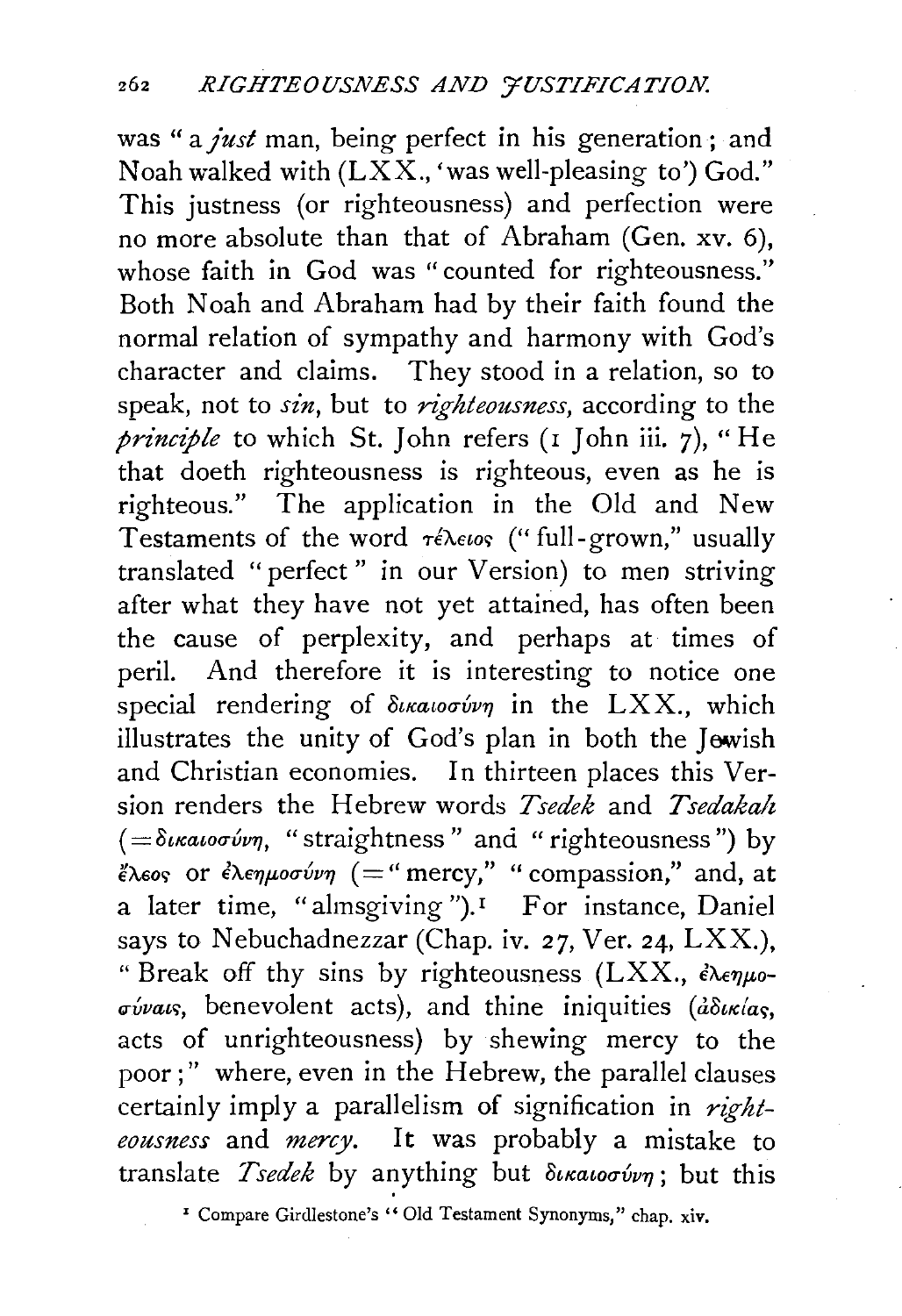rendering, though erroneous, brings out in relief the great truth that, just as God manifests his own righteousness "chiefly in shewing mercy and pity," so faithful men, under both the Old and the New Dispensations, could " fulfil all righteousness" by a spirit of love-on the one hand towards God, and on the other towards their neighbour. " For he that loveth another hath fulfilled the law." " Love is the fulfilling of the law."

But perfect righteousness is not only the essence of the Godhead. God is the *giver* of it, as a *principle*, to those who are willing to receive it from Him. And this leads us to speak of  $\delta u \alpha u \delta v$ , commonly translated " to justify." It is to be regretted that the English language is not so fortunate as the Hebrew in possessing one single root whose modifications are able to express the three words, δίκαιος, δικαιοσύνη, and δικαιούν. "Iustice" is, according to its common acceptation, but one sphere of righteousness, and " to justify " does not by any means cover the full force of  $\delta_{\iota\kappa a\iota o\hat{\nu}\nu}$ , which we shall now endeavour to unfold.

It is not to classical Greek, but to the Septuagint and the New Testament, that we must go for the meaning of the verb. Of its etymological signification, "To *make* right, or righteous," no certain instance can be found. Even in the fragment of Pindar, in which law, "the monarch of all, be they mortal or immortal," is spoken of as δικαιών τὸ βιαιότατον υπερτάτα χειρί ("making right by its supreme power the sheerest violence"), it cannot be safely affirmed to have any sense of inner purification. Psalm lxxiii.  $13$  (LXX.) is the only passage in the LXX. or New Testament which would bear this iuterpretation ; and even here it is more probable that the usual sense obtains, and that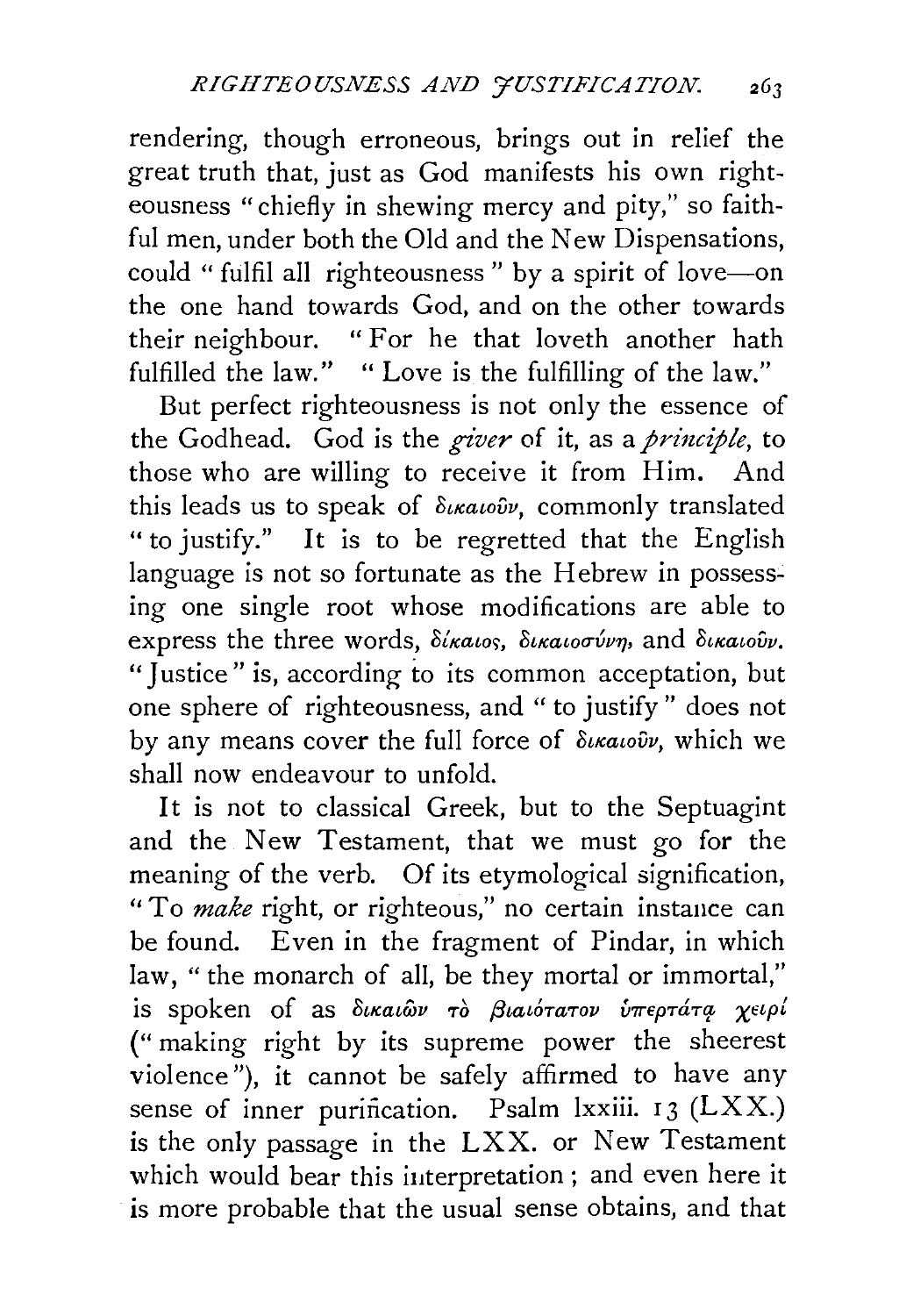we should translate, "I have vindicated the purity of my heart in vain, and have washed my hands"-(compare the action of Pilate) $-$ " in innocency." "To think, deem right," is the prevailing meaning in the classical writers, and this is the foundation of that signification which may be said, broadly speaking, to be universal in the Scriptures.  $\Delta u \alpha_0 \hat{v} \hat{v}$  is used in the LXX. in the judicial sense-to *acquit, to declare innocent,* judicially. *Ου δικαιώσεις τον ασεβή, κ.τ.λ.*...... Thou shalt not declare innocent the wicked for a reward'' (Exod. xxiii. 7). Again: "If they shall have declared the righteous man righteous, and condemned the wicked man" (Deut. xxv. I- Δικαιώσωσι τον δίκαιον, και καταγ- $\nu\hat{\omega}\sigma\iota\tau$ ov  $\hat{a}\sigma\epsilon\beta$ ovs). It is also used of judgment which is not so strictly judicial. " The Lord alone shall be justified" *(duratwoffgerat* -" shewn to be righteous"). Similarly, in the New Testament (Matt. xi. 19), wisdom is said to have her righteousness manifested ( $\epsilon \delta \iota \kappa \alpha \iota \omega \theta \eta$ ). The usage requires no further demonstration, but an illustration or two ought to be given from the Epistles of St. Paul, seeing that the word occurs in them quite as frequently as in all the other books of the Bible put together. In Romans viii. 33, *έγκαλεΐν* ("to accuse") absolutely demands that the subsequent  $\delta_{\ell}$ *katov* should be rendered "acquit;" and this interpretation is confirmed by the presence of *karakplywy* in the following verse: "Who shall lay anything to the charge of God's elect ? Shall God, who declares them righteous ? Who is he that condemneth ?" In Romans iii.  $4$  (an exact quotation from Psalm li. 4, LXX.) the Apostle applies  $\delta_{\kappa \alpha \iota \omega \theta \hat{\eta} \hat{\zeta}}$  " That thou may est be declared righteous in what thou sayest, and may win the cause when thou art judged." St. Paul, moreover, explains his own use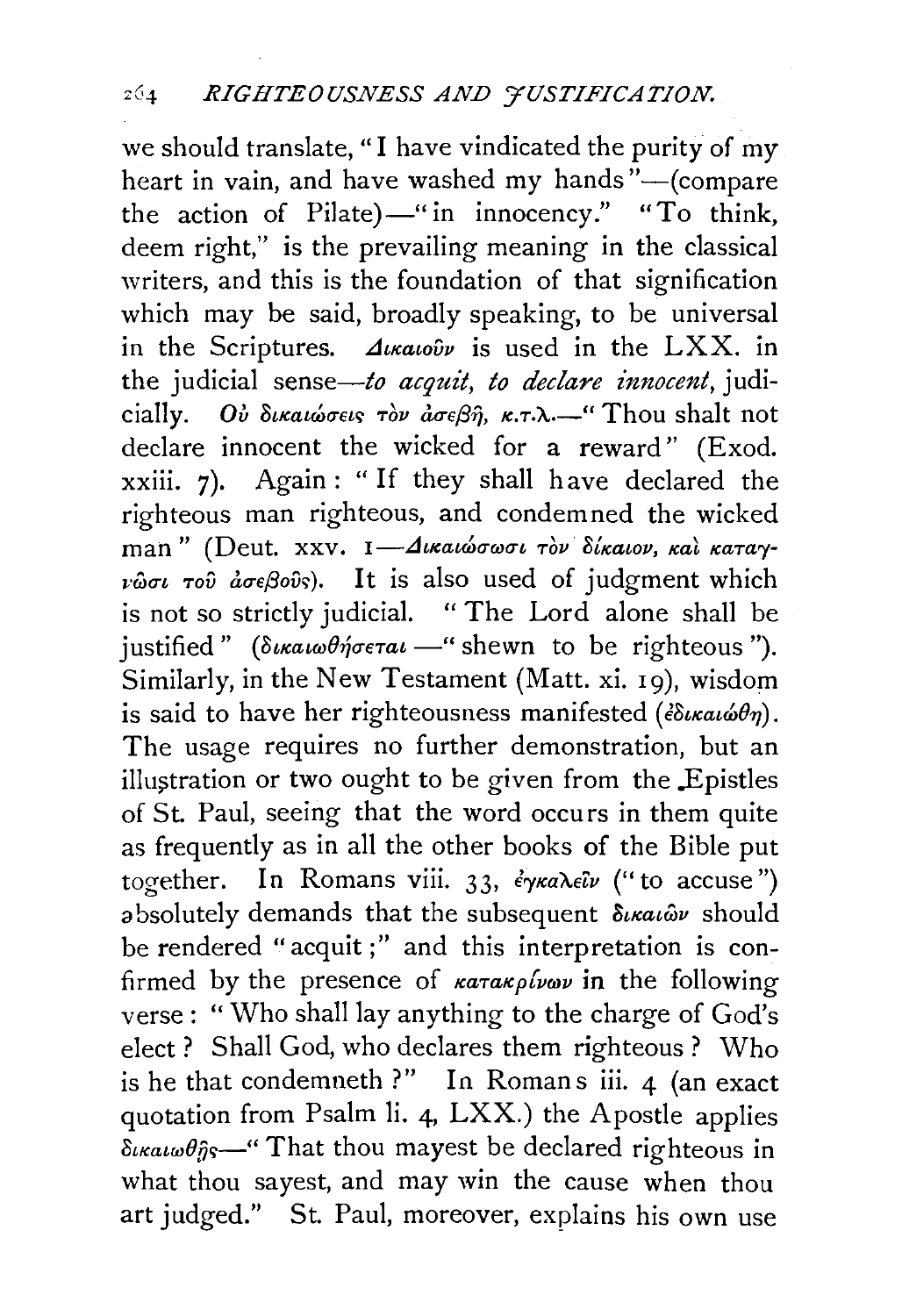of *oucawvv* at Romans iv. 2, 3, in the words of the LXX., Gen. xv. 6: "If Abraham had been declared righteous ( $\partial u \kappa a \omega \partial \eta$ ) on the ground of works," &c. " But Abraham trusted God, and it was *counted* unto him for *righteousness*;" that is, God took count of his faith, so as to attribute righteousness : God regarded sin as not there.

How could God do this ?

There are hints in the Old Testament, besides what we gather from the story of Abraham, that justification could be obtained by God's mercy. The words in Romans viii. 33, " God who justifieth," have their foundation in Isaiah I. 8: "He is near that justifieth me (δικαιώσας): who is it that will contend with me?" The same prophet (Chap.liii. II) sees in the far future how the "servant of Jehovah," by his knowledge of sin and sorrow, should justify many : " and it is he that shall bear their iniquities." The gospel sets forth the substance of this prophetic foreshadowing ; for the gospel was, in the Messiah, the revelation of "the *righteousness of God*" (Rom. i. 17). By the constantly recurring δικαιοσύνη, and its correlates, in this connection, the Apostle does not imply a proper *quality of God.* For he calls it elsewhere (Phil. iii. 9) δικαιοσύνη  $\epsilon$ κ θεοῦ ("coming from God"), as opposed to δικαιοσύνη  $\epsilon$ *κ νόμου* ("righteousness coming from the law"). Moreover, we could not attain to such a quality of God by faith in Christ, as the Apostle ( $2$  Cor. v.  $21$ —" that we may become the righteousness of God in him") affirms that we do. Nor, again, could righteousness, as a proper quality of God, be set forth historically, "through the medium of faith in Christ, to all that believe." On the other hand, it cannot be a *quality of man-moral*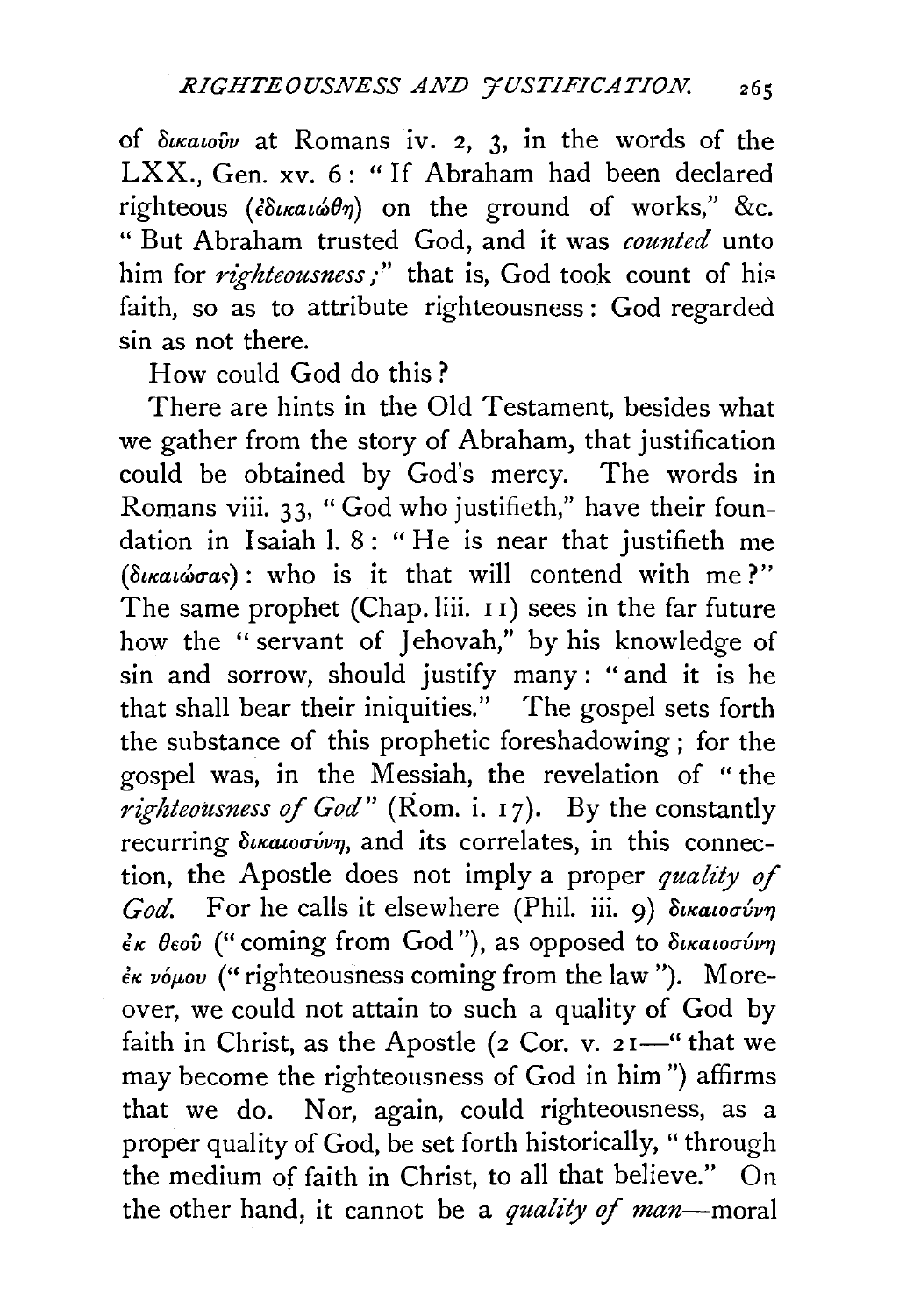conformity, on the part of man, to the will of God. The form of the phrase is opposed in itself to such an interpretation, and such a quality, though it might be realized, could not be *revealed.* Rather is it a *gift* of God,  $\delta \omega \rho \epsilon a$   $\tau \hat{\eta}$ s  $\delta \kappa a$ ιοσύνης—Rom. v. 17—" the free gift of righteousness," that is, "justification" *(if.* Rom. iii. 24), which is "revealed from faith to faith" (Rom. i.  $17$ ), that is, comes to man as a result of a first faith, and with the intent and result of "increasing our faith from more to more." The gift is trustfully accepted, and an active living faith is thereby awakened. This view of the phrase in Romans i.  $17$  is further confirmed by the tense of  $\partial \pi$ oka $\lambda$ ύπτεται, which depicts a process going on-the gift to one man and one generation after another; and likewise by the antithesis, in Verse 18, of the revelation of wrath. The wrath is an objective power external to man, and brought to bear upon him; similarly, the "righteousness coming from God" is an objective principle to which man is called to subject himself (Rom. x. 3 : " For, being ignorant of the righteousness that comes from God, and seeking to establish their own righteousness, they have not submitted themselves to the righteousness that comes from God"). Thus the  $\delta_{\iota\kappa a\iota o\sigma\iota\nu\eta}$   $\theta_{\epsilon o\iota\hat{\nu}}$  is the " true relation between God and man, which, being ordained by God, presents itself to the consciousness of man as a new religious principle, as a new regulator of religious behaviour, and to which man has to submit himself, by allowing his attitude towards God to. be determined by this divinely-ordained principle." <sup>1</sup>

<sup>&#</sup>x27; Pfleiderer's *Paulinismus.* (English Translation. Williams and Norgate.) While some of this writer's conclusions cannot be accepted as final, the keenness of his exegetical insight is unmistakable, and has been of no little service in this part of the present article.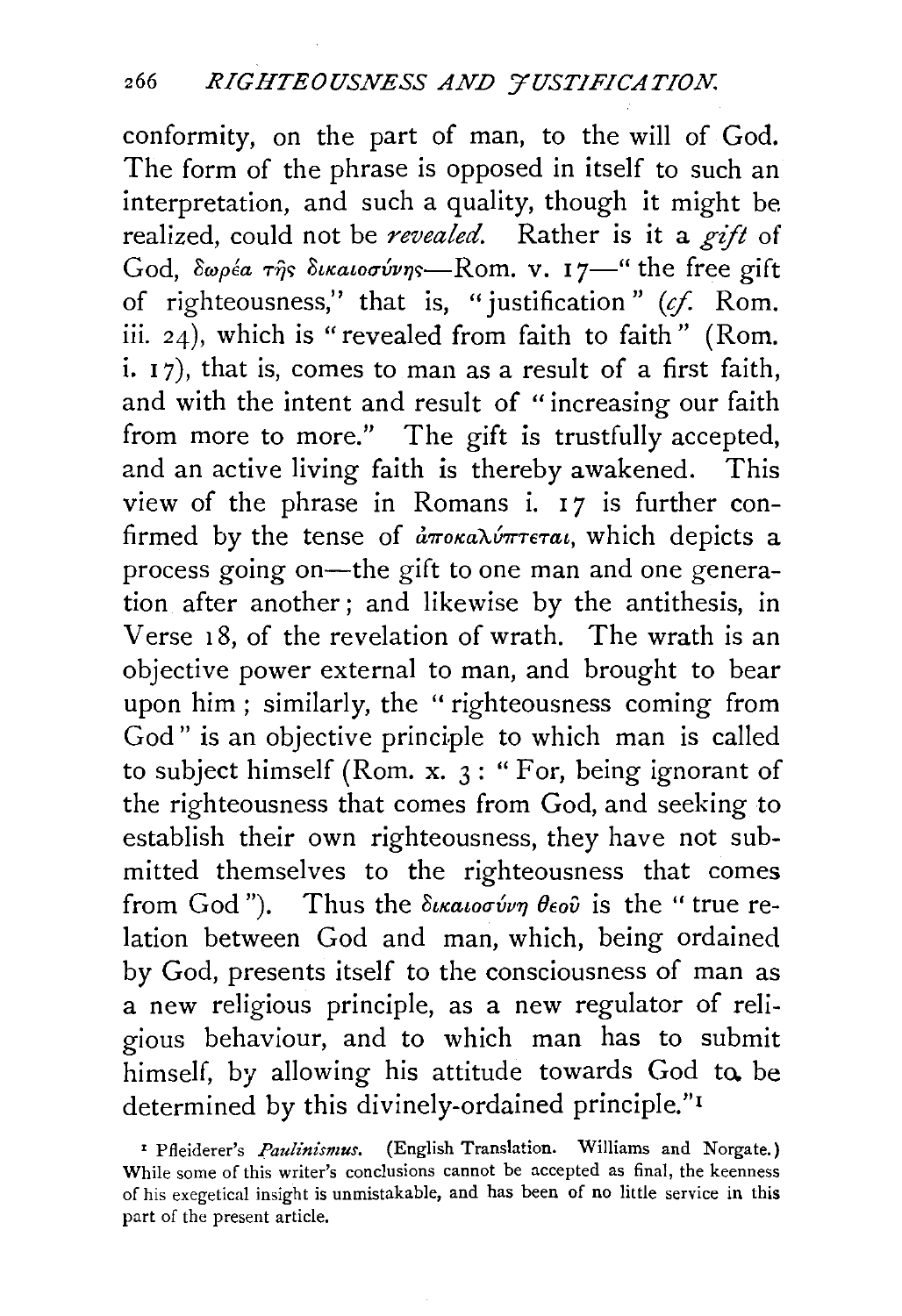It is important to grasp firmly this objectivity of the Pauline  $\delta$ *ikatoovvn*, and it may be well therefore to clinch what has been said by further illustrations. Two passages will suffice. In 2 Corinthians v. 21, God is said to have "made him to be sin for us, who knew no sin, that we might be made the righteousness of God in him." Now, nothing can be plainer than that the sin is not subjective sin; neither, therefore, can the righteousness be subjective righteousness. Further, Verse I9 explains this "righteousness" by the phrase, "not imputing their trespasses unto them;" and here the same word ( $\lambda o\gamma i\zeta e\sigma\theta a\iota$ , with the dative, "to count as belonging to a person") is used as when it is said, "God counted faith to Abraham for righteousness." But Romans v.  $12-21$  is undoubtedly the crucial passage. Here St. Paul contrasts the conditions of the two races founded, the one by Adam, the other by Christ. When he says that death passed upon all men, for that all sinned [in Adam], the objectivity of the sin is obvious. All men did not actually and individually sin in their first parent; yet *(di évos els mávras)* "through one to all " sin and death passed at once as an established status, without personal co-operation of Adam's descendants. By this is to be explained Verse 18, where the antithesis is stated : " By the righteous act of one " (the work of Christ being looked upon as a single act, like that of Adam) "the free gift came upon all" (without individual co-operation; nay,  $\epsilon_K \pi$ o $\lambda \lambda \hat{\omega} \nu \pi a \rho x \pi$ *τωμάτων*, "under the presupposition of *many* transgressions," like those of Adam) "for the purpose of a justification conferring eternal life." Both the condemnation and the acquittal are, with St. Paul, *acts* of *God.*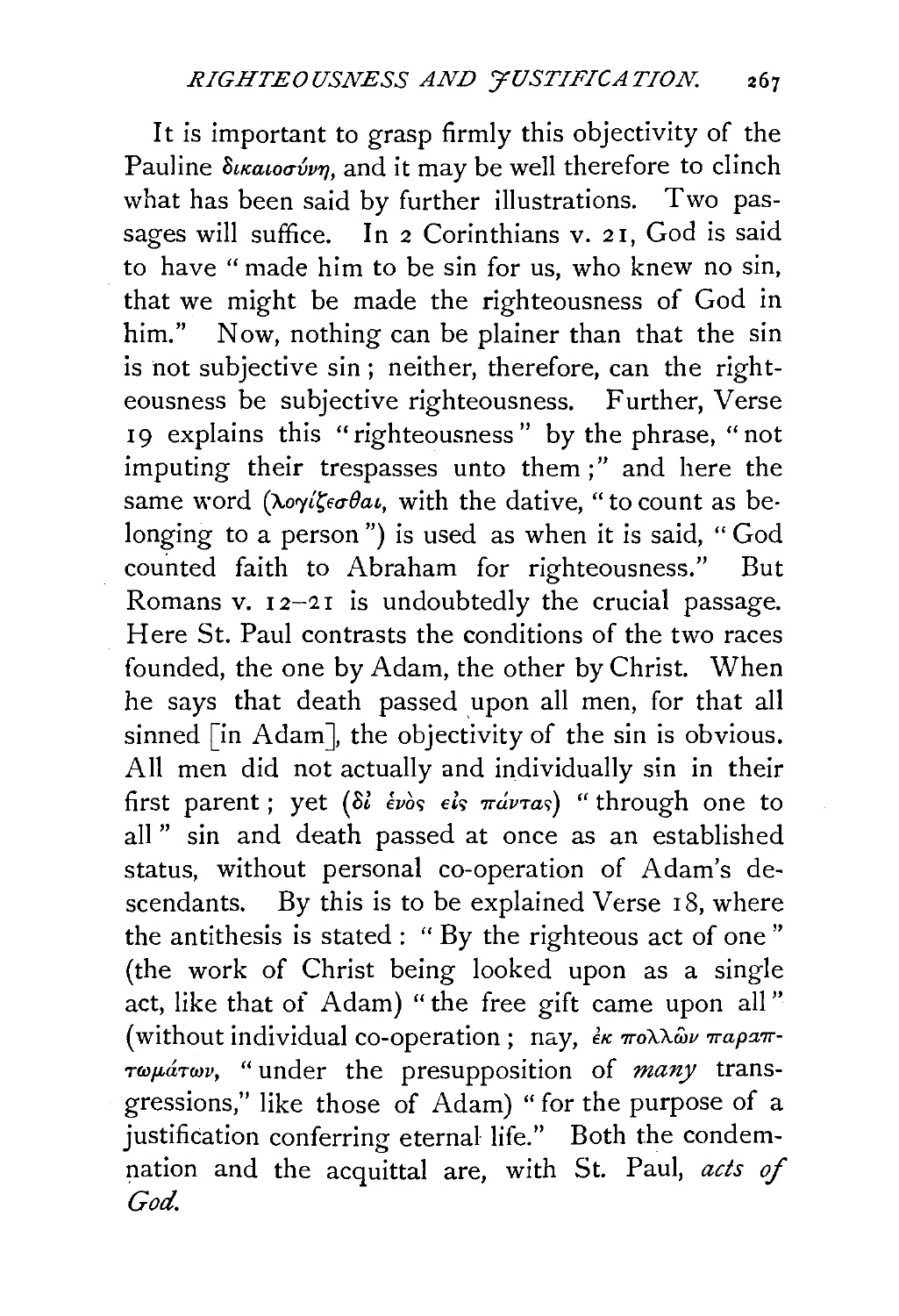But though this freely given and undeserved status is, in the intention of God, conferred upon all, it remains objective and external until it is made subjective by the individual appropriation of faith. Not that faith is a work; it is only a passive state of receptivity and subjection. The submissive reception of the righteousness that comes from God is naturally followed by a sense of peace and reconciliation ; the spirit is no longer in an abnormal relation to the "Father of spirits;" it has assumed an attitude of trustful humility, and is in waiting for that larger faith which leads on to spiritual oneness with the Being trusted and loved. The act *of God* must be supplemented by a continuous process in man; but the process is called by St. Paul, not  $\delta u$ ratoσύνη, but *άγιασμός*, "sanctification." Romans vi. 19-" Yield your members servants to δικαιοσύνη" (God's righteousness conferred upon you by favour), "with a view to sanctification," where the order is noticeableis only one of the many passages in which the Apostle warns the "called" to be consistently persevering in responding to the new relation. The act of God in conferring righteousness through the expiatory death of Christ has given, in colloquial language, a "fresh start" to man's moral nature; but this "fresh start" is not imperative upon the individual, nor will the course that should lie before him necessarily extend to the goal. Paul held himself forth to the "saints " as a personal example of unceasing watchfulness, in order that the objective righteousness of faith might be put in operation and maintained in perpetual activity, so as to secure progressive righteousness of life ; lest those who ran the race should in the end be disqualified  $(d\delta \delta \kappa \mu \omega)$  for the prize (1 Cor. ix. 27).